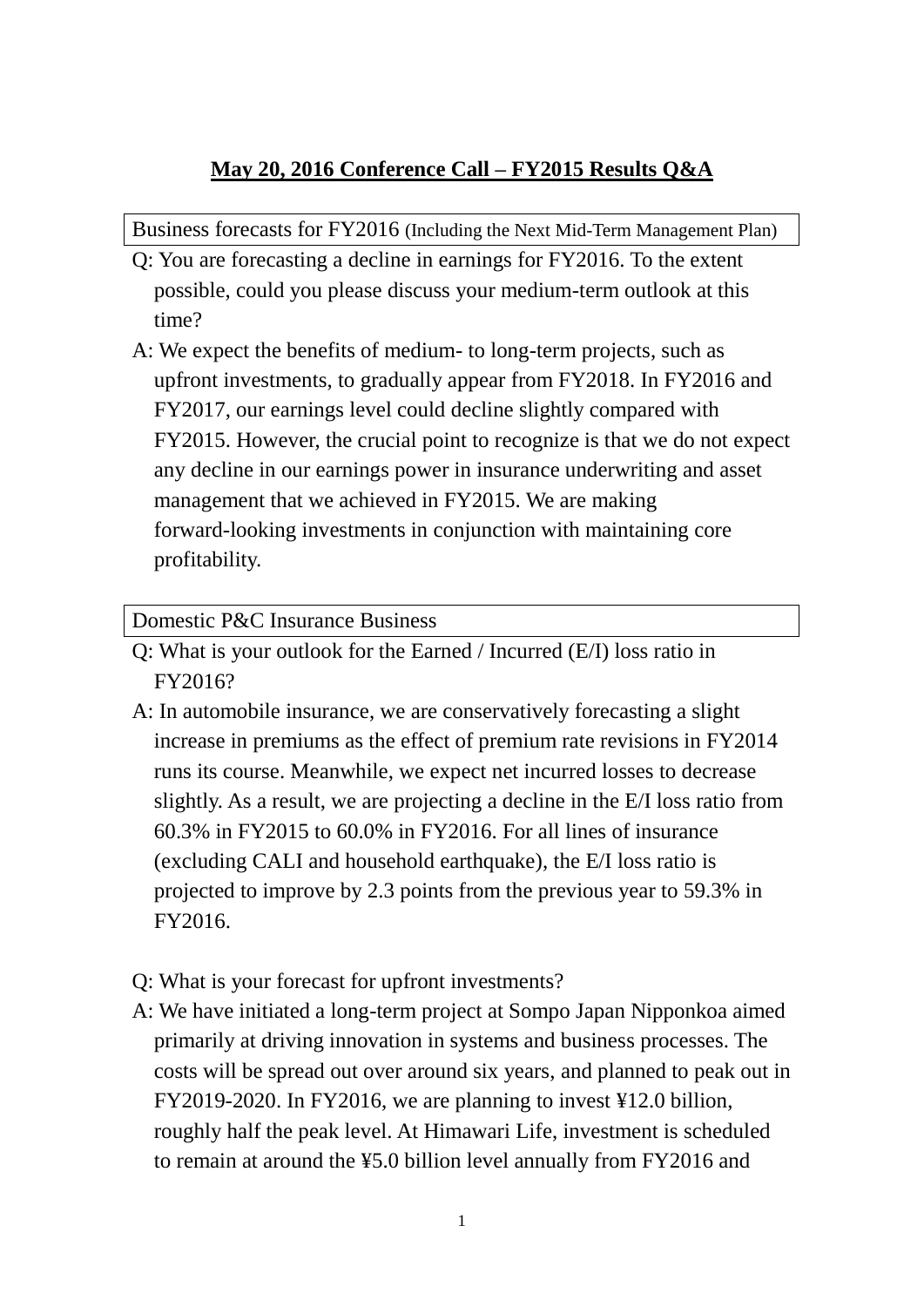beyond.

The benefits of these investments should gradually appear from FY2018, and we expect to reap the full positive impact in FY2021 or FY2022. Under those conditions, Sompo Japan Nipponkoa's net expense ratio will be on track to fall below 30%.

- Q: Could you please explain the impact of the Kumamoto Earthquake that struck in April?
- A: Based on figures aggregated at this time, we anticipate a net incurred loss of around ¥2.0 billion in the corporate sector. For regulatory reasons, household earthquake insurance is provided on a "no loss, no profit" basis. Therefore, household earthquake insurance has no impact on our profitability.
- Q: In recent years, you have often exceeded your annual natural disaster budget of ¥43.0 billion. What are the reasons for the budget overruns? Also, are you considering any particular measures to mitigate the increase in the impact of natural disasters?
- A: Although our general impression is that natural disasters have become increasingly frequent, we have seen incurred losses fall below ¥43.0 billion in some fiscal years. With this in mind, we have not changed our assumption of setting ¥43.0 billion as an average level for the natural disaster budget over a certain period of time. When natural disasters strike in regions where we have a relatively high market share, such as the Kyushu region, we could be impacted proportionally. From an ERM standpoint, our analysis shows that fire insurance does not generate an adequate return relative to risk. Although we revised our premium rates in October 2015, we believe that appropriate premium rate revisions and product design will remain crucial going forward.
- Q: Is the trend of a declining number of reported claims continuing in automobile insurance?
- A: In April 2016, the number of reported claims (preliminary estimate) declined by just under 1%. The trend of a declining number of reported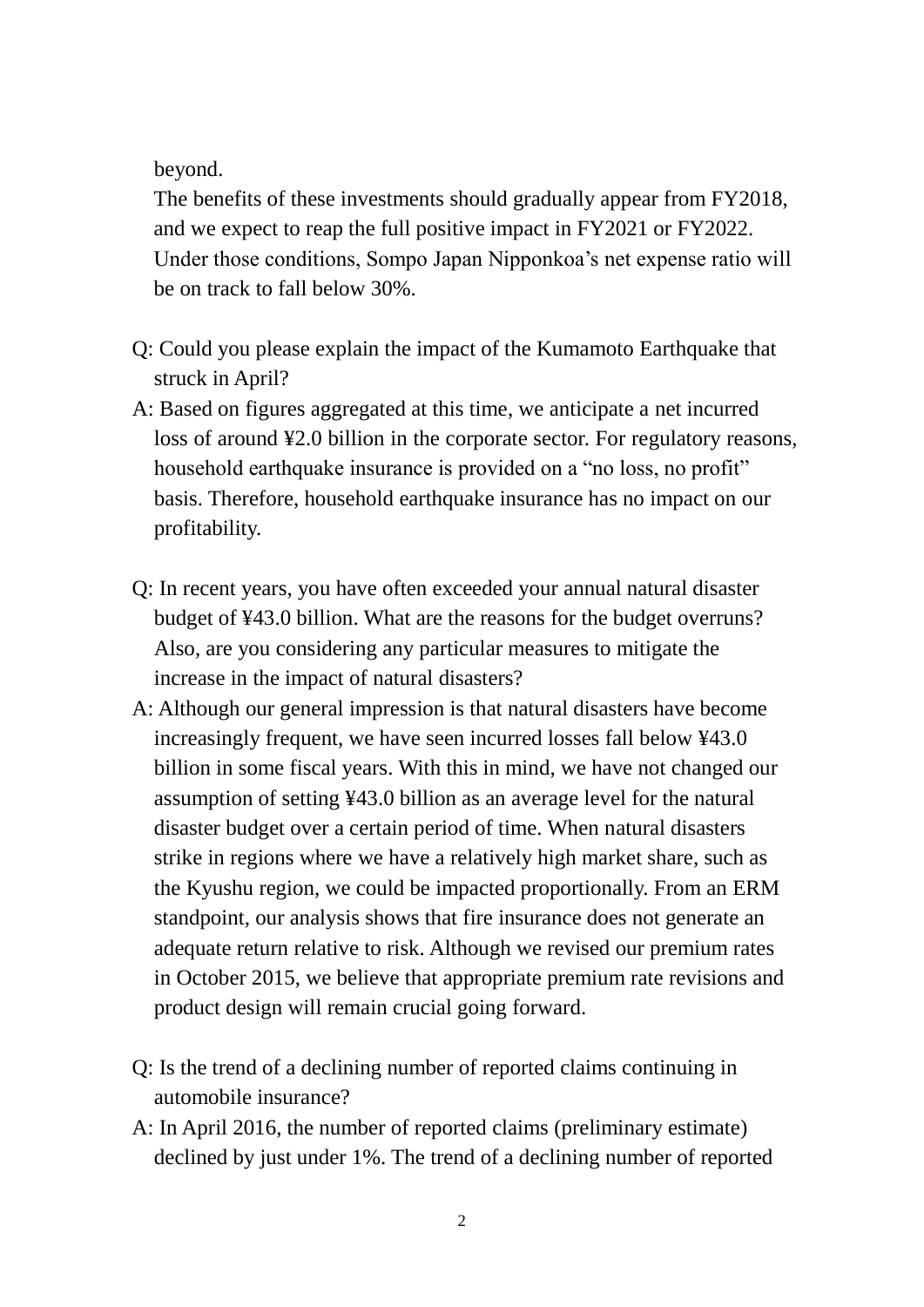claims has continued mainly because of a decrease in the number of reported claims for small losses following the revision of the driver rating system in October 2012. We believe that another reason for this continuing trend is a decrease in the number of accidents itself, mainly due to recent innovation in automotive technology and enhanced safety features, notably automatic braking.

## Overseas Insurance Business

- Q: Some believe that the softening market is finally coming to an end. However, your profit forecasts for the overseas insurance business seem conservative. Why?
- A: We plan to increase net premiums written in tandem with carrying out cautious underwriting based on the softening market. Meanwhile, it is true that there are insurance lines and policies that are experiencing declining profitability due to the softening market. We have set a cautious outlook for these parts of the overseas insurance business.

## Capital Policy

- Q: Could you please discuss your approach to shareholder returns in FY2016 and beyond?
- A: We seek to increase shareholder returns. To this end, we are considering including the profit of the domestic life insurance business in the funds available for shareholder returns. Previously, this profit was excluded. Meanwhile, in light of our basic policy of providing steady dividends and our forecast for decline in our earnings in FY2016, we have decided to leave our dividend forecast unchanged for now. Looking ahead, we intend to provide shareholder returns with an emphasis on the total payout ratio, which includes share buybacks, in conjunction with increasing the funds available for shareholder returns.
- Q: Sales of strategic-holding stocks seem to have declined in FY2015. Have you reached an impasse, making the sale of strategic-holding stocks difficult going forward?
- A: Recognizing the sale of strategic-holding stocks to be a crucial